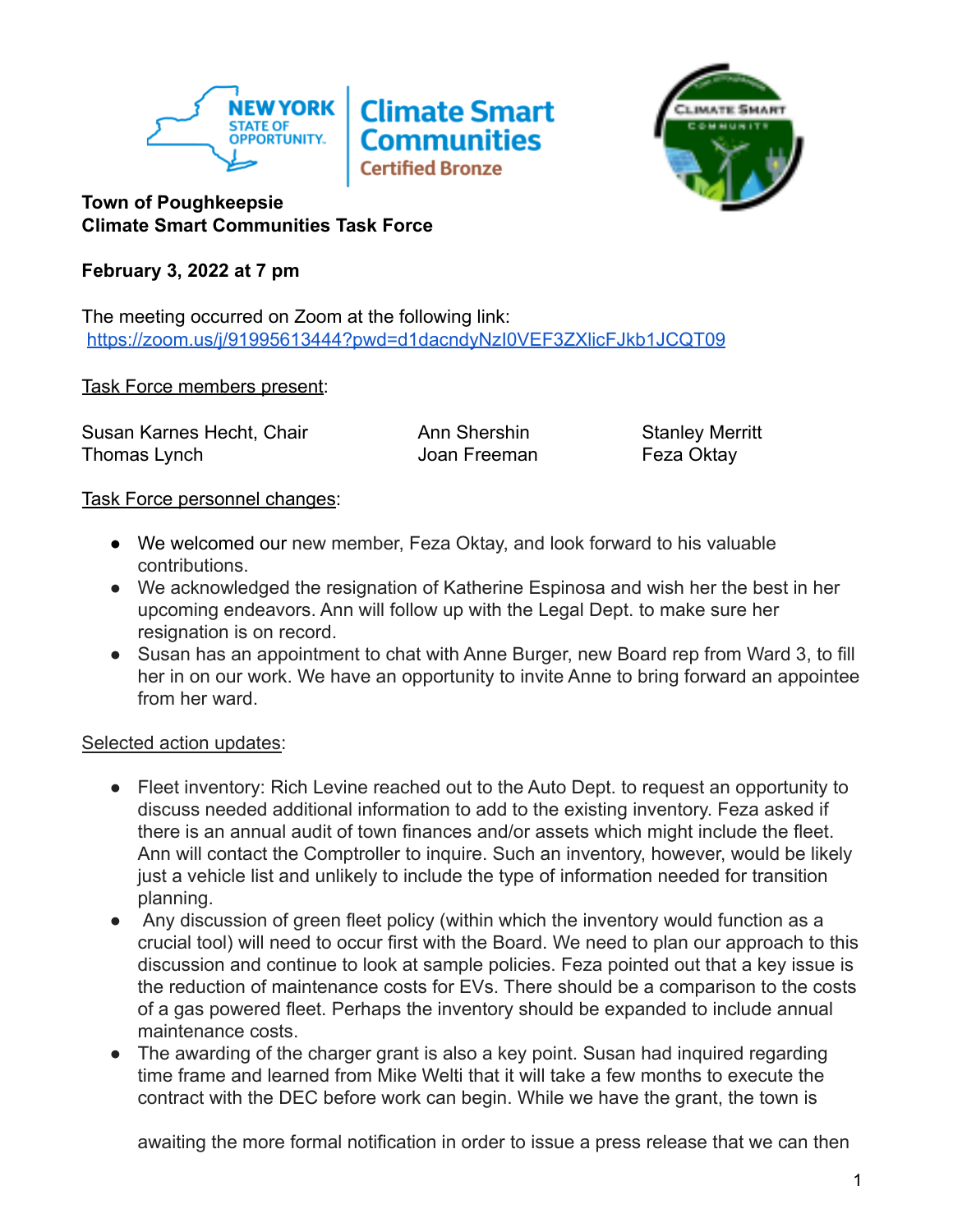Town of Poughkeepsie Climate Smart Task Force 02-02-2022

amplify.

- Town Hall recycling: Susan, Ann and others met with Kerry Russell, DC Recycling Coordinator. We learned that this issue will be more complex than anticipated. Currently all trash at Town Hall goes into a single dumpster (depsite having recycling bins inside), which is picked up by the Highway Dept. and taken to the incinerator. In order to establish recycling, we would need not only small bins throughout the building, but also a separate dumpster, and for that collection to be hauled to the recycling facility in Beacon operated by Republic Services. We should determine what the cost would be to use the facility as well as the cost of a private hauler for that portion. Susan will contact the manager at Republic (contact provided by Kerry) to learn more, as well as other municipalities with this arrangement to obtain models. It was suggested that, in the meantime, town staff and visitors be encouraged to take their recyclables home if they have the ability to separate them. We also noted that the town is now using a shredding service for a lot of the paper waste to preserve confidentiality. This is taken off-site and we do not know if any recycling is involved; however, shredded paper is compostable.
- In a related report, Susan reported that she was contacted by Rebecca Edwards (former DC District 6 Legislator) to be put in touch with the new District Superintendent at DC BOCES, Jason Schetelick. Jason brings experience with composting and is planning an aerobic composting installation at BOCES. He is interested in connecting with food scrap generators (NYS's new food scrap recycling law is now in effect, and generators over a certain volume are required to route scraps for composting). Leaves/yard waste could potentially be taken to such a facility as well. Rebecca also looped in representatives of Mothers Out Front, a local environmental organization, which has identified organics management as a priority. Susan will connect this conversation to Michelle Gluck at CCEDC, who has already initiated a multi-municipality discussion about organics and is planning additional meetings. There is a wonderful opportunity for collaboration.
- NRI/Open Space Plan: Susan reported that the CAC received the draft plan last week; it aims for a final draft review in early April, followed by presentation to the Board in May or June.
- Solar for All campaign status: when we last received a count, there were 23 signups and 11 more in the pipeline with some outstanding documentation needs. We are close. It is exceedingly difficult to get updates, although at state level we are required to have this information in order to complete the action for both CSC and CEC. Danielle Salisbury left CCEDC and our current liaison for this need is Eleanor Peck, our CEC representative at HV Regional Council. Eleanor will be on maternity leave momentarily, but her colleague is covering, and Susan has been in touch to stress our need for periodic updates on registration.
- Comp Plan points determination: Tom has worked on this extensively and will work on updating Michelle Gluck's draft spreadsheet with info from the final Plan. After his review, Tom felt that we would qualify for some, but not all, of the possible points for this action (which vary from 3 to 21).
- Status of Eastdale (Creekside Park) for PE7: We obtained the various documents pertaining to this land acquisition (filed on Google Drive) and consulted with Michael Welti. It remains unclear if the legal procedure used to acquire the land qualifies for the action, which requires the town to make a financial contribution. Susan will attempt to connect with someone at CSC for clarification.
- CAPI status: We continue to await a starting date. In the meantime, we have been